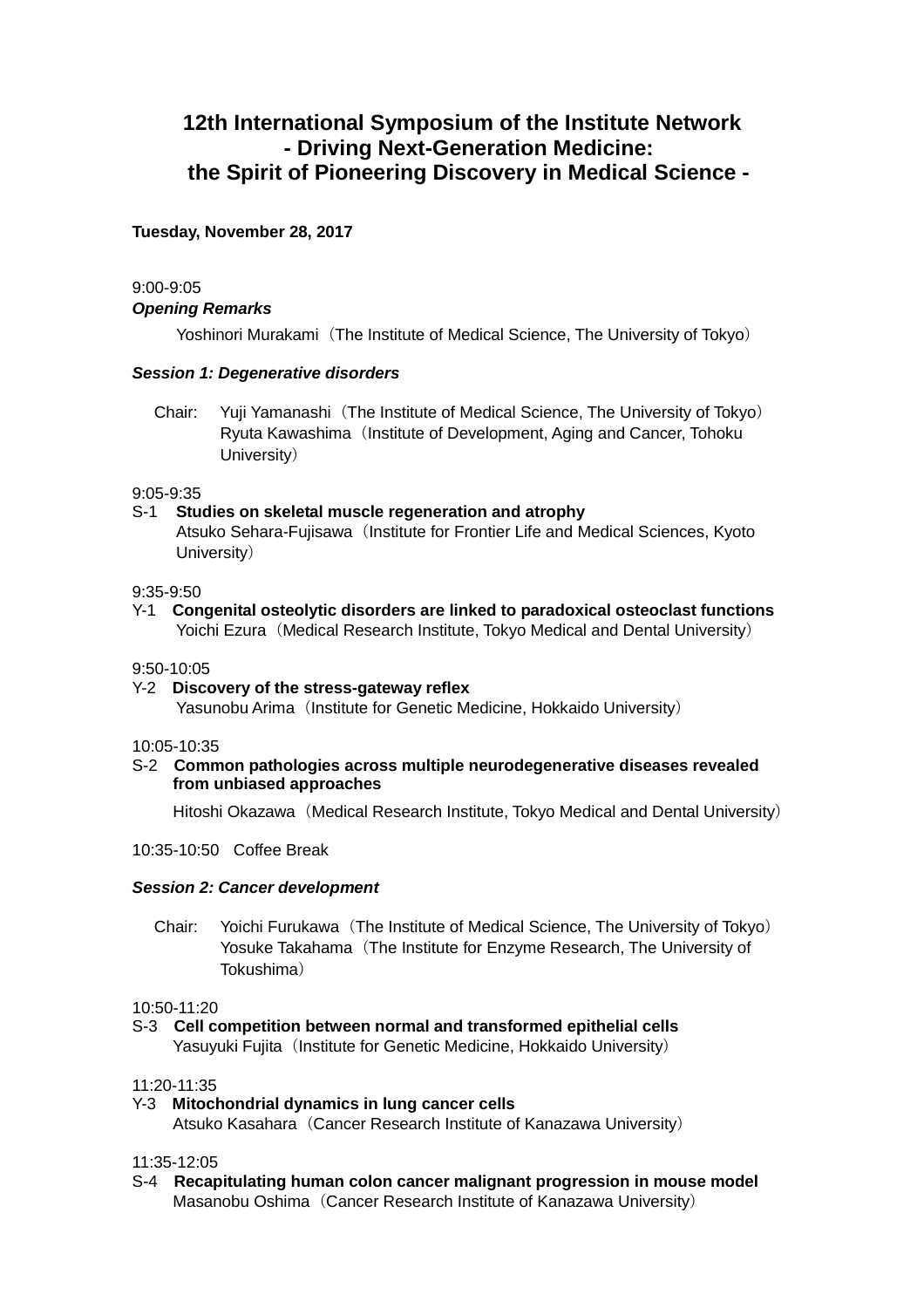- 12:05-13:05 Lunch
- 13:05-14:05 *Poster Session*
- 14:05-15:05 *Special Lecture*

Chair: Hiroshi Kiyono (The Institute of Medical Science, The University of Tokyo)

**Innate lymphoid cells: creating tissue-specific immune responses on demand** James Di Santo (Institut Pasteur)

15:05-15:20 Coffee Break

## *Session 3: Inflammation and immunity*

Chair: Koichi Ikuta (Institute for Frontier Life and Medical Sciences, Kyoto University) Shin-Ichiroh Saitoh (The Institute of Medical Science, The University of Tokyo)

15:20-15:35

Y-4 **Post-transcriptional regulation of inflammation-related mRNAs by Regnase-1** Takashi Mino (Institute for Frontier Life and Medical Sciences, Kyoto University)

15:35-15:50

Y-5 **Quantitative phosphoproteomics reveal novel TBK1 substrates that link innate immunity and autophagy**

Kou Motani (The Institute for Enzyme Research, The University of Tokushima)

15:50-16:05

Y-6 **TAK1 protects endothelial cell from inflammation induced apoptosis** Hisamichi Naito (Research Institute for Microbial Diseases, Osaka University)

16:05-16:35

S-5 **Understanding and manipulation of organelle-mediated innate immune response**

Tatsuya Saitoh (The Institute for Enzyme Research, The University of Tokushima)

16:35-17:45 *Poster Session*